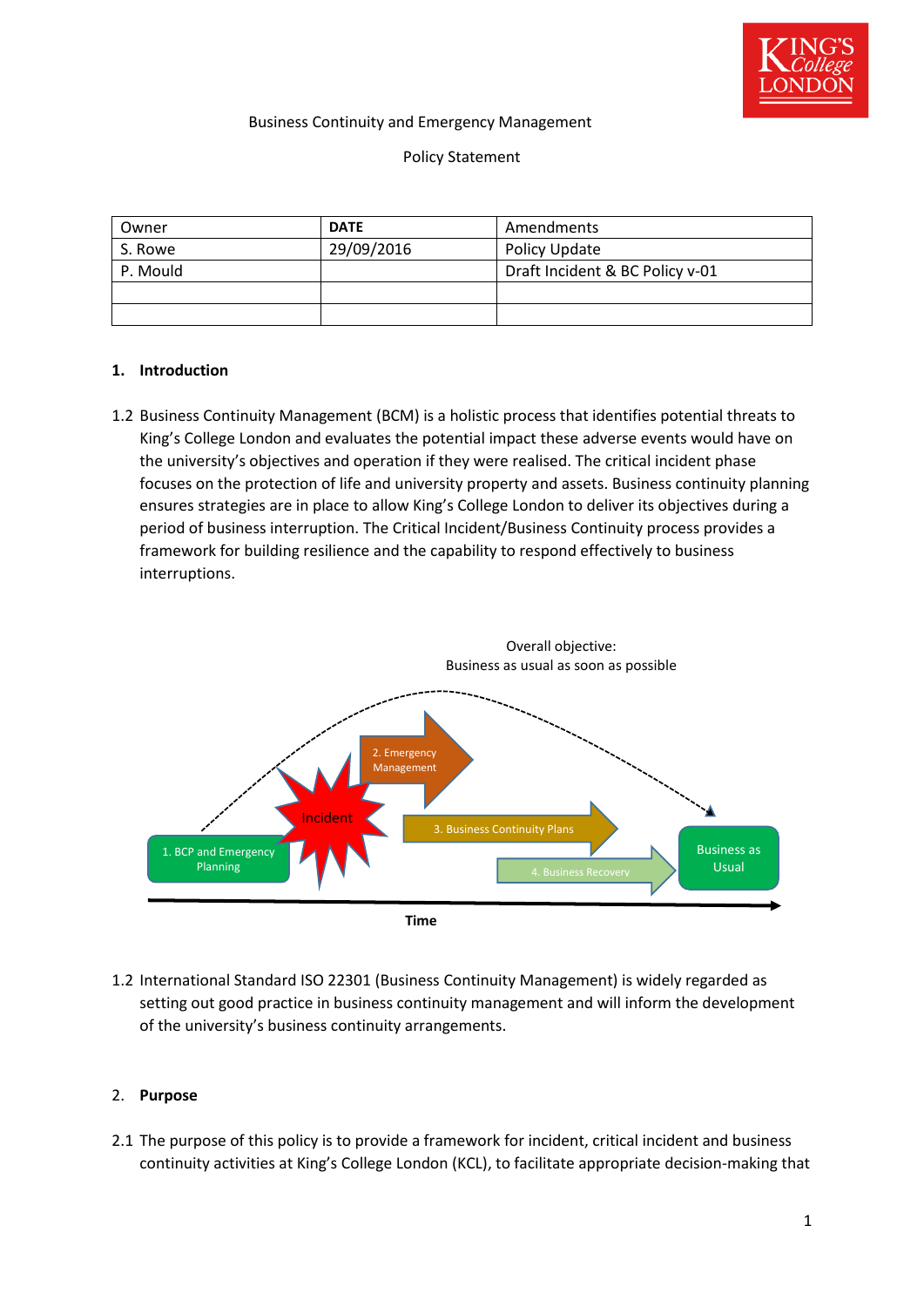

protects life, limits damage and minimises business disruption for the benefit of the university, its communities and its operations.

- 2.2 The Business Continuity & Critical Incident programme is concerned with ensuring the ability of King's College London to deal with the impact of disruptive events and in the aftermath of an incident it will enable the university recover its key priority activities quickly and return to "business as usual" as soon as possible.
- 2.3 The key activities of King's College London are deemed to be the delivery of teaching and research.
- 2.4 The university will abide by all the UK legislation and relevant legislation of the European Community related to Emergency planning. This includes the following Acts
	- Health and Safety at Work Act 1974
	- Human Rights Act 1998
	- Corporate Manslaughter and Corporate Homicide Act 2007
- **3. Scope**
- 3.1 The Business Continuity/Critical Incident (BCCI) programme will operate across the Institution, covering five campuses, all schools/faculties, departments, student accommodation, professional services directorates, commercial and academic units. The university works closely with a number of NHS Trusts for delivery of the Health School provision and this programme will work alongside the expectations of each NHS partner.
- 3.2 The university considers interested partners to include;
	- Students
	- Staff
	- Visitors
	- **Contractors**
	- NHS Partners
	- Neighbours
	- Emergency Services
	- **HEFCE**
	- Research Funders
- 3.3 The BCCI Programme is focused on protecting and recovering the critical activities of the university and links to the *[King's Future's](https://internal.kcl.ac.uk/principal/futures/Landing-Page.aspx?src=HPIcon)* plan for continued commitment to scholarship and research excellence. A critical activity is one that would impact on the reputation of the university or have a serious impact on the financial viability of the university or its management of stakeholders if it was not performed or resumed within an appropriate defined period.
- 3.4 The Senior Executive Team has responsibility for the management of risk at the university. The team will oversee risk management and will support, advise and implement policies approved by the Council, including those policies that relate directly to business continuity and critical incident planning. The Risk Management Policy can be found [here](http://www.kcl.ac.uk/governancezone/GovernanceLegal/Risk-Management-Policy.aspx)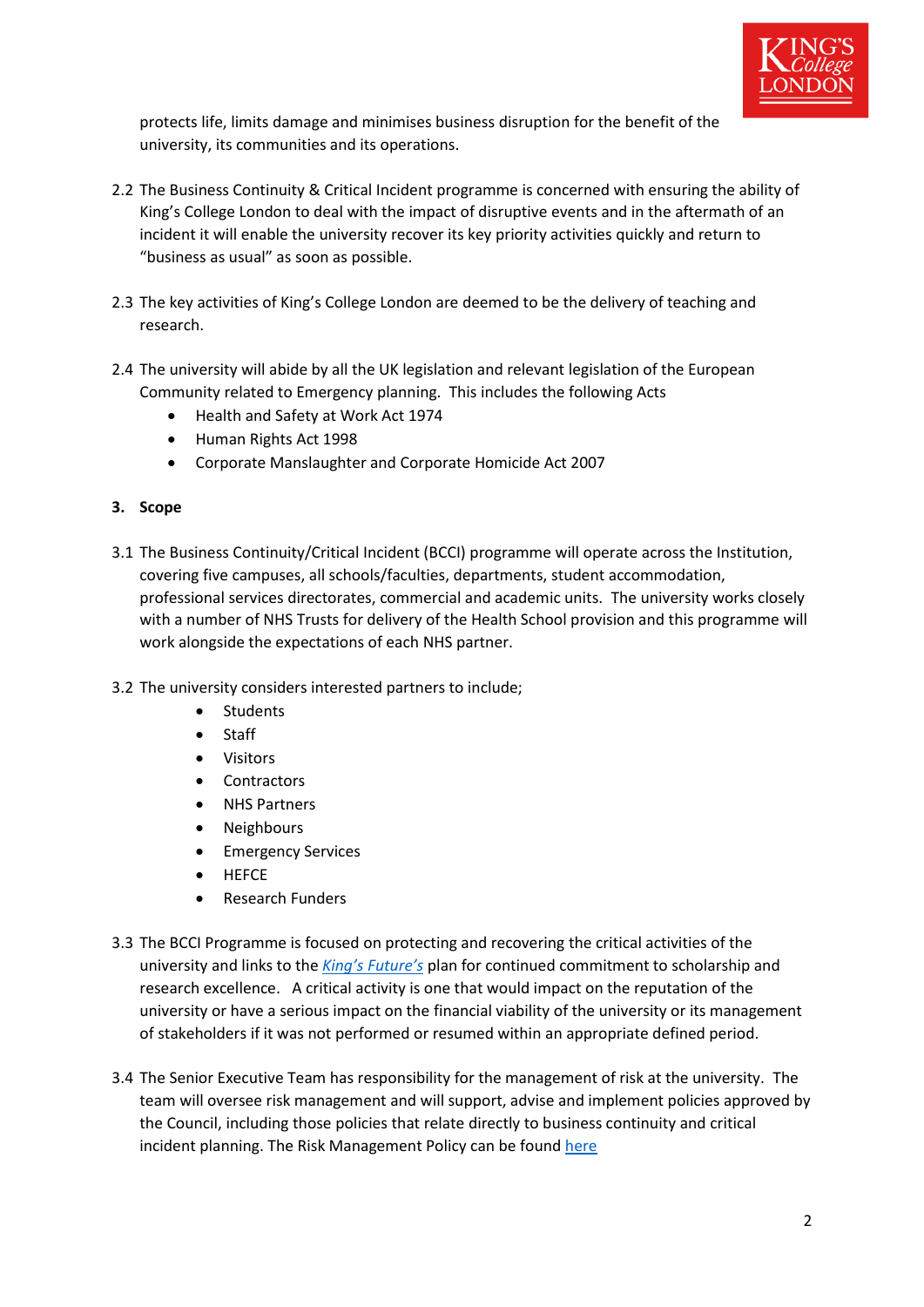

# **4. Aims and Objectives**

- 4.1 King's College London will prepare for incidents by having an effective and robust business continuity critical incident programme that leads to a reduction in risk, an increase in organisational resilience and a rapid coordinated and appropriate response. This means developing its ability to detect, prevent, minimise and where necessary deal with the impact of disruptive events.
- 4.2 The key objectives for the Business Continuity Critical Incident Programme at King's College London are:
	- To ensure that robust and relevant critical incident plans and business contingency arrangements are in place across the university, both at corporate and departmental levels.
	- To establish defined structures to plan for and respond to incidents including the identification of appropriate communication channels (both internal and external) and management methodologies.
	- To identify all critical activities across the university, together with their time-frame sensitivity, and to ensure that suitable business continuity arrangements are in place for them.
	- To ensure that plans are subject to regular review, audit and exercise, adopted across the university and that business continuity is embedded into the culture of the university so that it becomes an integral part of decision making.
	- To raise the profile of BCECI within the university including staff awareness and understanding of the responsibilities for and implementation of plans as they relate to their working environment.

## **5. Roles and Responsibilities**

## *5.1 Business Continuity Lead (BC Lead)*

- *5.2* The Senior Vice President Operations is the lead for Business Continuity at King's College London. The role holder will:
	- "Champion" business continuity at the strategic level by endorsing and supporting the BCCI programme.
	- Chair the Business Continuity Steering Group
	- Report on the BCCI programme and the state of readiness to the Senior Executive Team and the Principal of KCL.

## *5.3 Business Continuity Improvement Project Manager (interim appointment)*

- *5.4* The BCIPM is responsible for ensuring the implementation of the BCCI Policy and Procedures for the university on a day-to-day basis. The role holder will:
	- Ensure operational plans are in place for each faculty and professional services directorates and any other academic/commercial units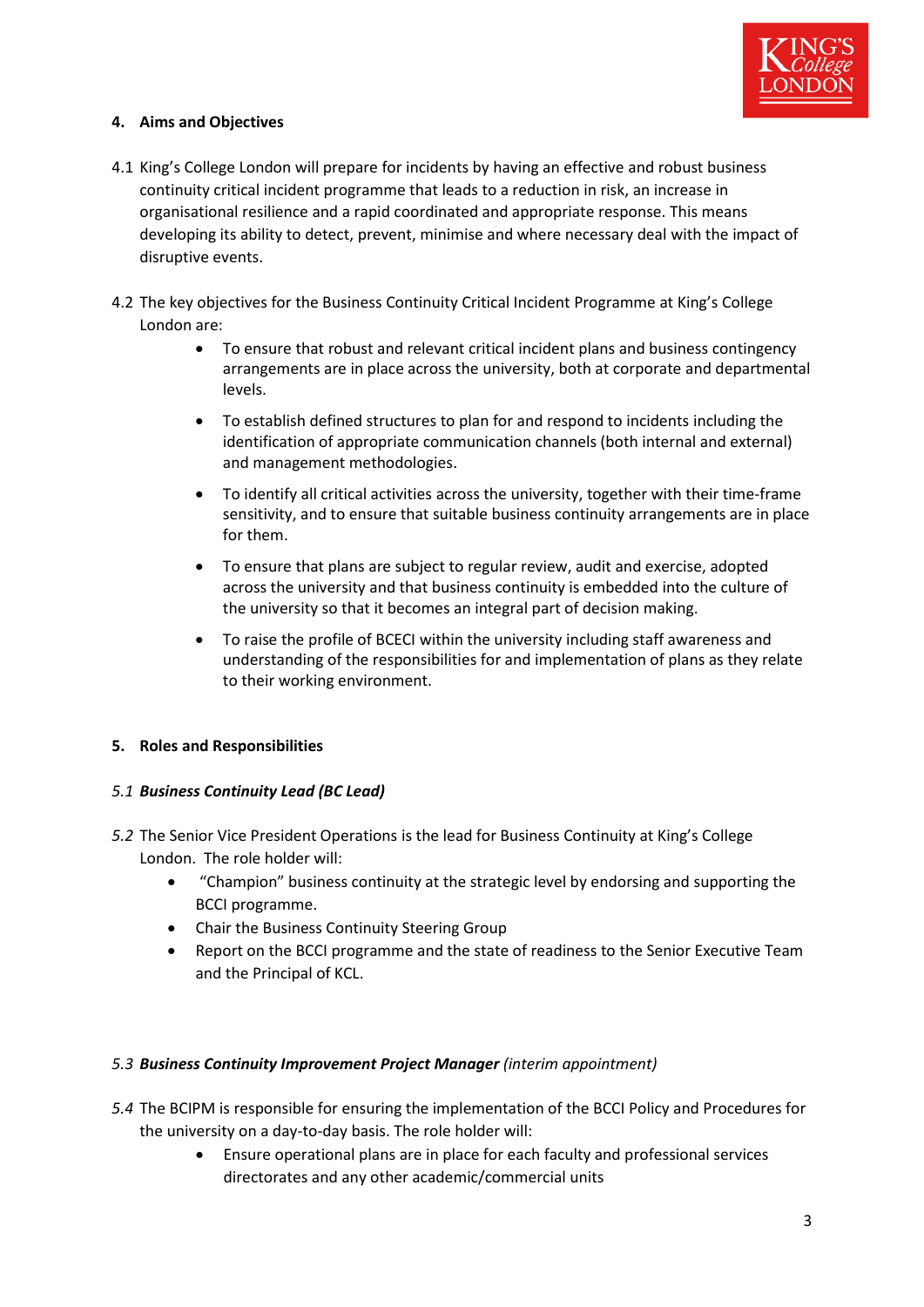

- Ensure procedures are in place in the event of an incident or critical incident and put in place regular testing and training for those groups
- Provides support to Silver Command during a critical incident.
- Co-ordinates the Business Planning Network within the university

# *5.5 Business Continuity Group (BCG)*

- *5.6* This university level group will have operational oversight of Business Continuity and Critical Incident Planning on behalf of the Senior Vice President Operations. The group is chaired by the Director of Real Estate and is the direct reporting line to the BC Lead. Cross-college representatives from the university will attend this group including;
	- Facilities Management and Campus Operations (including Security)
	- $\bullet$  IT
	- Residences
	- Health & Safety
	- PR and Communications
	- King's College London Students' Union
	- Student Services
	- NHS Health Partner Representative
	- Representatives from the Schools/Faculties with delegated responsibility for BCCI on behalf of the COO's.
- *5.7* The BCG will ensure reliable and robust BCCI plans are in place for the university, its schools, faculties, professional services directorates and commercial and education units. It will ensure that Business Impact Assessments are taking place and reviewed on a regular basis or after a significant event. The BCG will also review desktop exercises at local level as well as coordinate campus and university-wide test events and ensure training schedules are embedded and actioned at all levels.
- *5.8* Membership of the BCG can be found on the Audit pages of the King's website

## *5.9 Schools, Heads of Professional Services, Directorate Leads, Commercial and Academic Units*

*5.10* The Executive Dean and Director of Administration in each faculty, Academic Heads of Institutions which sit outside faculties, the Heads of Professional Services Directorates and Heads of Commercial Services will be responsible for ensuring that their plans are in place, are regularly checked, tested at local level and updated and are fit-for-purpose.

## *5.11 Business Continuity coordinator*

*5.12* The BCC is a named person at Faculty/Department/Unit who is responsible for maintaining and updating the plan as well as arranging any training/awareness sessions that may be required as part of an annual programme of local staff development.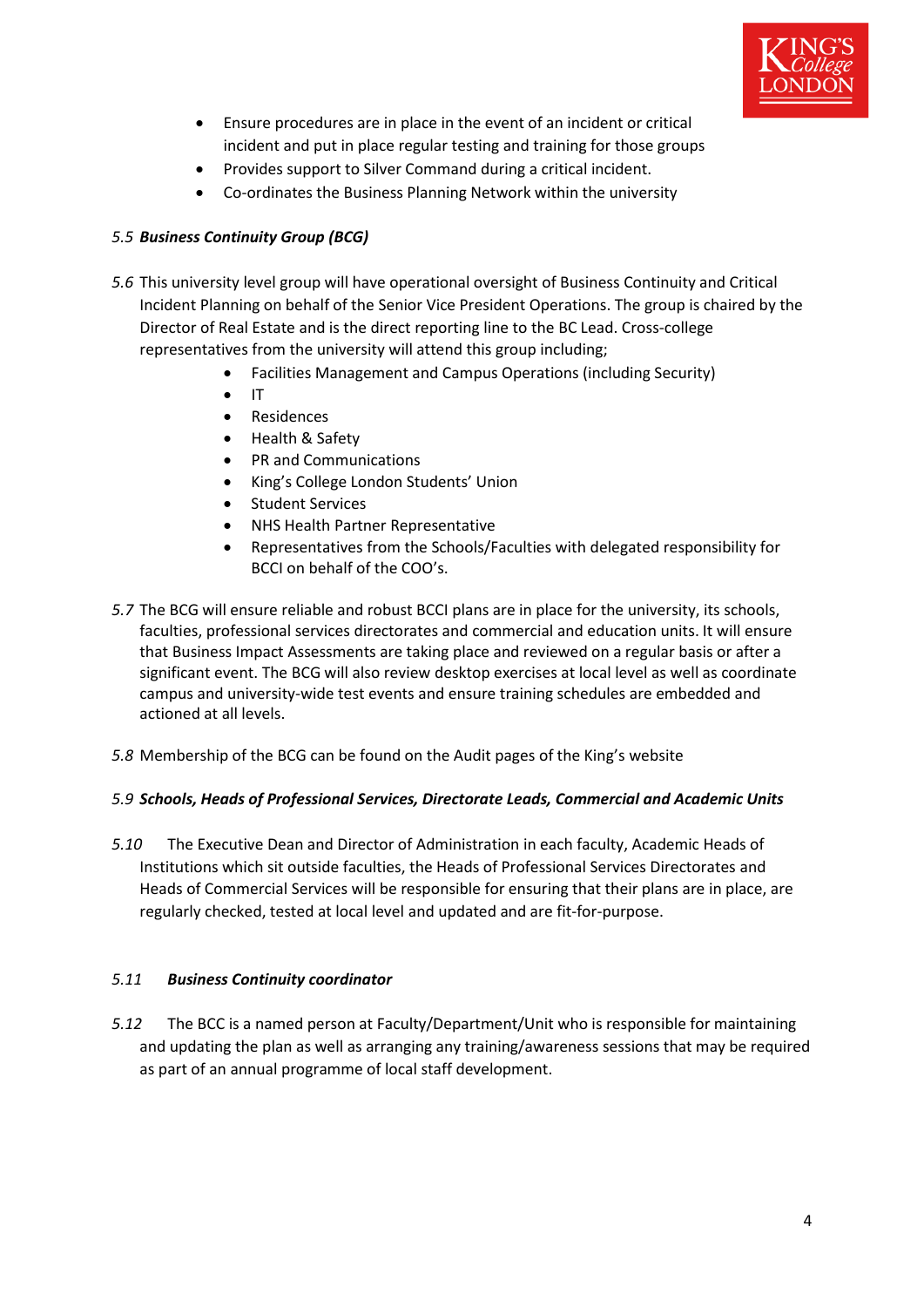

# *5.13 Staff*

- *5.14* Every staff member of the university must be aware of the evacuation and health and safety arrangements that affect their working environment within the department. Staff members should also be aware of their department/faculty plan and how it will affect them.
- *5.15* Staff members should ensure that they are clear how they will be contacted or notified in the event of a critical incident and where they should report if they are unable to access their usual place of work.

## *6. Structure*

*6.1* The business-as-usual operating structure for King's College London can be found here. Additionally, the university has adopted a three tier command structure for dealing with incidents and critical incidents.

| <b>Bronze (Operational)</b>                                                                                                 | Silver (Strategic)                                                                        | Gold (Executive)                                                                                       |
|-----------------------------------------------------------------------------------------------------------------------------|-------------------------------------------------------------------------------------------|--------------------------------------------------------------------------------------------------------|
| <b>Incident Responders</b>                                                                                                  | <b>Critical Incident Management</b><br>Team                                               | Senior Executive Team                                                                                  |
| Operational support during a<br>critical incident and<br>responsible for implementing<br>processes for business<br>recovery | Agreeing operational priorities<br>for dealing with the incident<br>and business recovery | High level strategic direction<br>for the management of<br>significant financial or<br>reputation risk |

The Critical Incident Plan providea guidance for the implementation of the critical incident response and is appended to this policy document.

## **5. Monitoring and Reporting**

## *5.1 Monitoring*

- *5.2* The Business Continuity Group is responsible for the regular monitoring of risk and incident management as it relates to BCCI on behalf of the university.
- *5.3* Business impact analysis, risk identification and business continuity plans must be reviewed and revised after an invocation of the plan or at least annually. They should also be subject to review and revision if there is a major service development or change to activity
- *5.4* The Strategy, Planning and Assurance Directorate provides assurance over the quality of the management of Risk for the university and supports other teams in the management of their risks. The Directorate, through the Internal Audit team will work closely with the BCG to ensure that risk is managed as part of the broader needs and ambitions for the university. The Directorate can ask the BCG to review risk registers and plans if they deem a new/existing risk is not adequately mitigated.